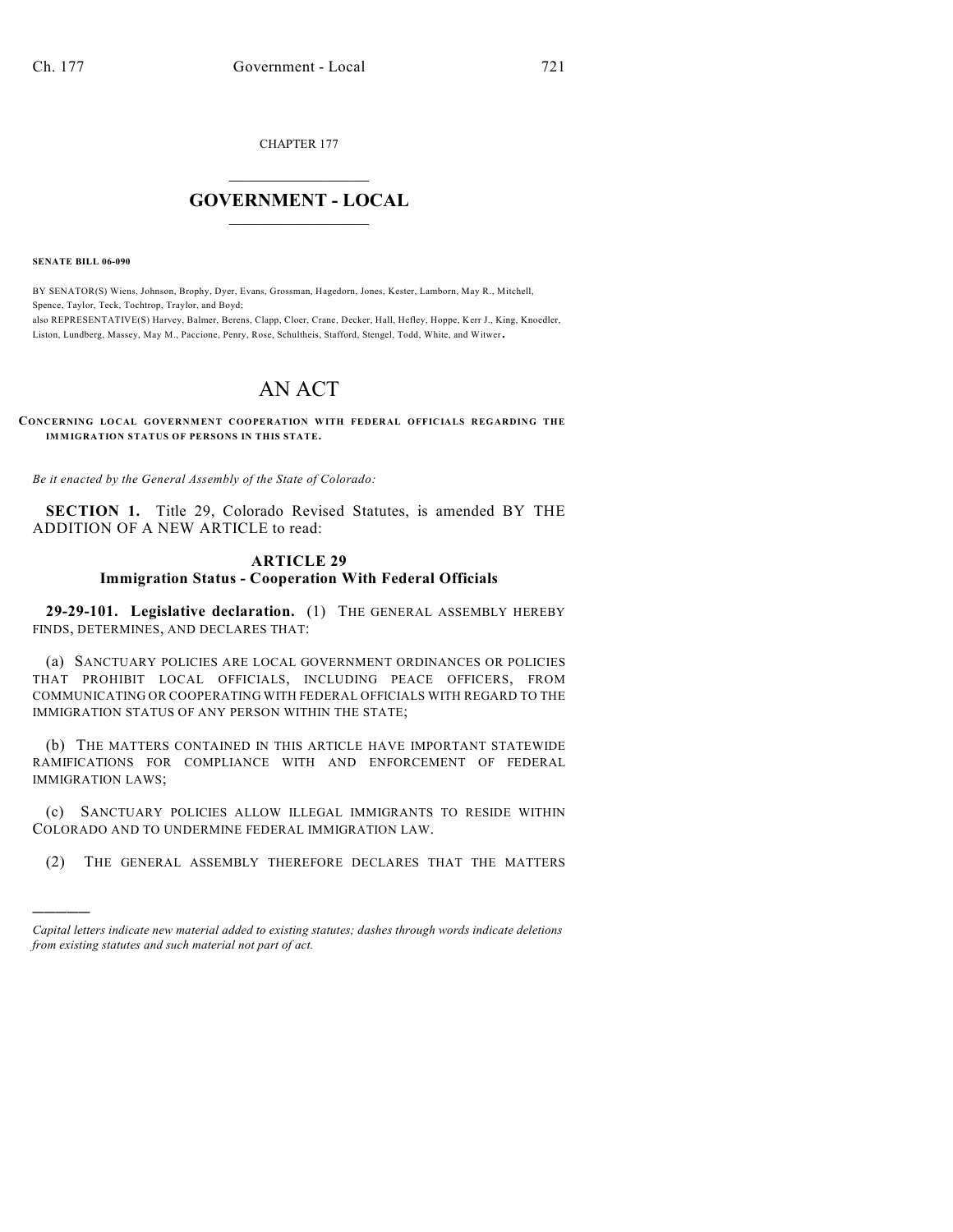ADDRESSED IN THIS ARTICLE ARE MATTERS OF STATEWIDE CONCERN.

**29-29-102. Definitions.** AS USED IN THIS ARTICLE, UNLESS THE CONTEXT OTHERWISE REQUIRES:

(1) "LOCAL GOVERNMENT" MEANS A TOWN, CITY, CITY AND COUNTY, OR COUNTY.

**29-29-103. Cooperation with federal officials regarding immigration status.** (1) NO LOCAL GOVERNMENT, WHETHER ACTING THROUGH ITS GOVERNING BODY OR BY AN INITIATIVE, REFERENDUM, OR ANY OTHER PROCESS, SHALL ENACT ANY ORDINANCE OR POLICY THAT LIMITS OR PROHIBITS A PEACE OFFICER, LOCAL OFFICIAL, OR LOCAL GOVERNMENT EMPLOYEE FROM COMMUNICATING OR COOPERATING WITH FEDERAL OFFICIALS WITH REGARD TO THE IMMIGRATION STATUS OF ANY PERSON WITHIN THIS STATE.

(2) (a) (I) A PEACE OFFICER WHO HAS PROBABLE CAUSE THAT AN ARRESTEE FOR A CRIMINAL OFFENSE IS NOT LEGALLY PRESENT IN THE UNITED STATES SHALL REPORT SUCH ARRESTEE TO THE UNITED STATES IMMIGRATION AND CUSTOMS ENFORCEMENT OFFICE IF THE ARRESTEE IS NOT HELD AT A DETENTION FACILITY. IF THE ARRESTEE IS HELD AT A DETENTION FACILITY AND THE COUNTY SHERIFF REASONABLY BELIEVES THAT THE ARRESTEE IS NOT LEGALLY PRESENT IN THE UNITED STATES, THE SHERIFF SHALL REPORT SUCH ARRESTEE TO THE FEDERAL IMMIGRATION AND CUSTOMS ENFORCEMENT OFFICE.

(II) THIS SUBSECTION (2) SHALL NOT APPLY TO ARRESTEES WHO ARE ARRESTED FOR A SUSPECTED ACT OF DOMESTIC VIOLENCE AS DEFINED BY SECTION 18-6-800.3, C.R.S., UNTIL SUCH TIME AS THE ARRESTEE IS CONVICTED OF A DOMESTIC VIOLENCE OFFENSE.

(b) THE GOVERNING BODY OF EACH LOCAL GOVERNMENT SHALL PROVIDE NOTICE IN WRITING TO PEACE OFFICERS OF THE DUTY TO COOPERATE WITH STATE AND FEDERAL OFFICIALS WITH REGARDS TO ENFORCEMENT OF STATE AND FEDERAL LAWS REGARDING IMMIGRATION AND COMPLY WITH PARAGRAPH (a) OF THIS SUBSECTION (2). EACH GOVERNING BODY SHALL PROVIDE WRITTEN CONFIRMATION TO THE GENERAL ASSEMBLY THAT IT HAS PROVIDED SUCH NOTICE AND SHALL ANNUALLY, ON OR BEFORE MARCH 1 OF EACH YEAR, REPORT TO THE LEGISLATIVE COUNCIL OF THE GENERAL ASSEMBLY THE NUMBER OF REPORTS MADE TO THE UNITED STATES IMMIGRATION AND CUSTOMS ENFORCEMENT OFFICE PURSUANT TO THIS ARTICLE.

(c) THE GENERAL ASSEMBLY FINDS AND DECLARES THAT THE STATE ATTORNEY GENERAL AND ALL APPROPRIATE STATE AND LOCAL LAW ENFORCEMENT AGENCIES SHOULD VIGOROUSLY PURSUE ALL FEDERAL MONEYS TO WHICH THE STATE MAY BE ENTITLED FOR THE REIMBURSEMENT OF MONEYS SPENT TO ENFORCE FEDERAL IMMIGRATION LAWS.

(3) A LOCAL GOVERNMENT THAT VIOLATES SUBSECTION (1) OF THIS SECTION OR PARAGRAPH (b) OF SUBSECTION (2) OF THIS SECTION SHALL NOT BE ELIGIBLE TO RECEIVE LOCAL GOVERNMENT FINANCIAL ASSISTANCE THROUGH GRANTS ADMINISTERED BY THE DEPARTMENT OF LOCAL AFFAIRS UNTIL SUCH TIME AS THE ORDINANCE OR POLICY IS NO LONGER IN EFFECT.